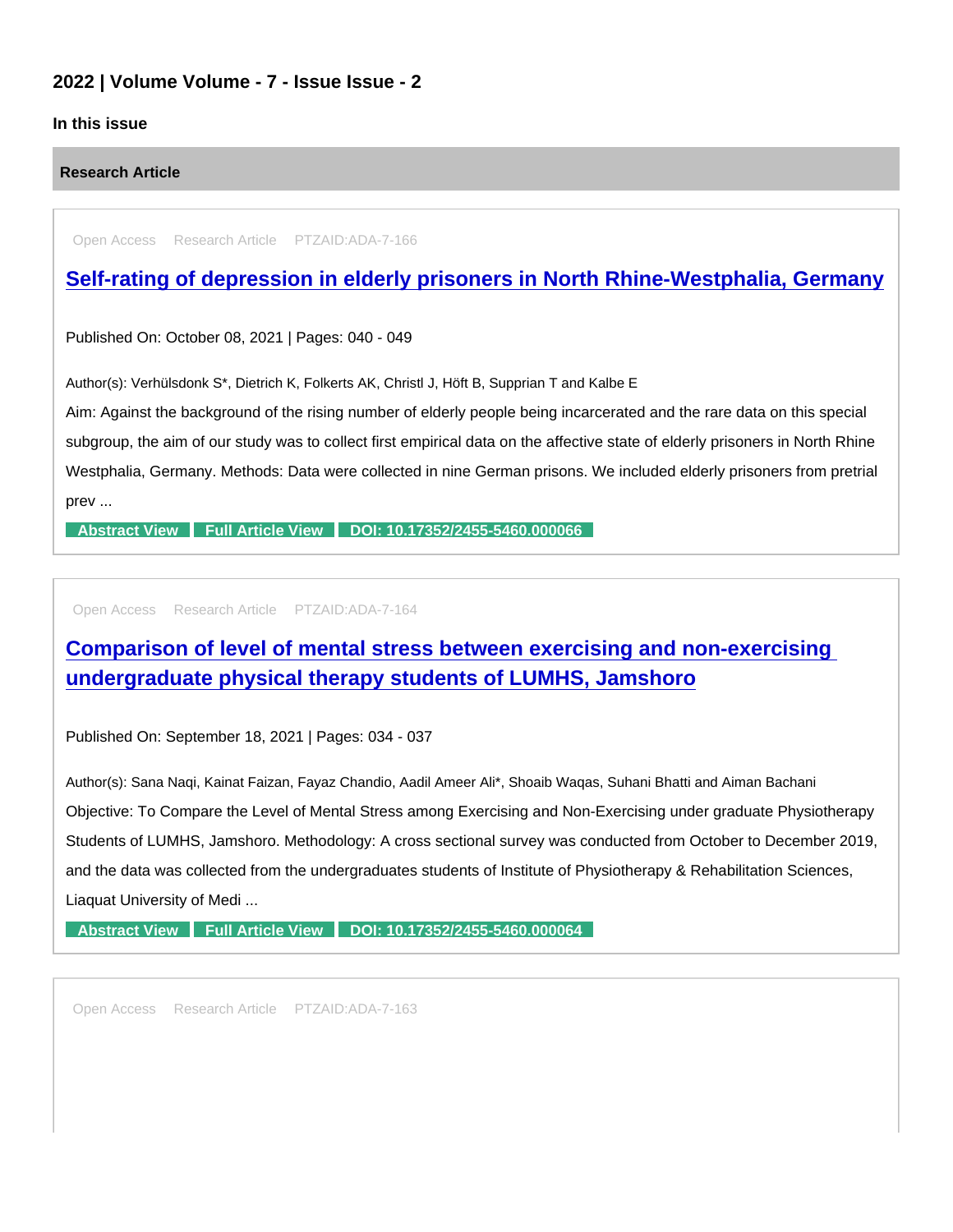# "Perrotta Human Defense Mechanisms Questionnaire" (PDM-Q): The new [psychodiagnostic tool to identify human psychological defense mechanisms and](https://www.peertechzpublications.com/articles/perrotta-human-defense-mechanisms-questionnaire-pdm-q-the-new-psychodiagnostic-tool-to-identify-human-psychological-defense-mechanisms-and-their-clinical-implications)  their clinical implications

Published On: September 09, 2021 | Pages: 029 - 033

Author(s): Giulio Perrotta\*

Starting from the models proposed on the subject of defense mechanisms by Perry-Vaillant, Gleser-Ihilevich, Bond, Haan, Plutchik, Carver and Johnson-Gold, this research focuses attention on the need to respond to the need for a better structure than the current psychodynamic tools, in a functional framework, in terms of defense mechanisms, starting from the nosographi ...

[Abstract View](https://www.peertechzpublications.com/abstracts/perrotta-human-defense-mechanisms-questionnaire-pdm-q-the-new-psychodiagnostic-tool-to-identify-human-psychological-defense-mechanisms-and-their-clinical-implications) [Full Article View](https://www.peertechzpublications.com/articles/perrotta-human-defense-mechanisms-questionnaire-pdm-q-the-new-psychodiagnostic-tool-to-identify-human-psychological-defense-mechanisms-and-their-clinical-implications) [DOI: 10.17352/2455-5460.000063](http://dx.doi.org/10.17352/2455-5460.000063)

Open Access Research Article PTZAID:ADA-7-162

[The "Human Emotions" and the "Perrotta Human Emotions Model" \(PHEM\): The](https://www.peertechzpublications.com/articles/the-human-emotions-and-the-perrotta-human-emotions-model-phem-the-new-theoretical-model-historical-neurobiological-and-clinical-profiles)  new theoretical model. Historical, neurobiological and clinical profiles

Published On: August 19, 2021 | Pages: 020 - 028

Author(s): Giulio Perrotta\*

Starting from the models of James-Lange, Cannon-Bard, Watson, Darwin, Ekman, Cowen-Keltner, Schachter-Singer and Mandler, a new model on the subject of human emotions, the "Perrotta Human Emotions Model" (PHEM), was prepared, which would take into account the need to order and distinguish, in a clearer and more functional way, the following concepts: (a) the "sensatio ...

[Abstract View](https://www.peertechzpublications.com/abstracts/the-human-emotions-and-the-perrotta-human-emotions-model-phem-the-new-theoretical-model-historical-neurobiological-and-clinical-profiles) [Full Article View](https://www.peertechzpublications.com/articles/the-human-emotions-and-the-perrotta-human-emotions-model-phem-the-new-theoretical-model-historical-neurobiological-and-clinical-profiles) [DOI: 10.17352/2455-5460.000062](http://dx.doi.org/10.17352/2455-5460.000062)

#### Case Report

Open Access Case Report PTZAID:ADA-7-165

[Depths of despair: Experience report](https://www.peertechzpublications.com/articles/depths-of-despair-experience-report)

Published On: September 29, 2021 | Pages: 038 - 039

Author(s): Maria Joana Nunes de Azevedo\*

Between 2017 and 2019 I went through the experience of depression and consequently I developed anxiety. In the